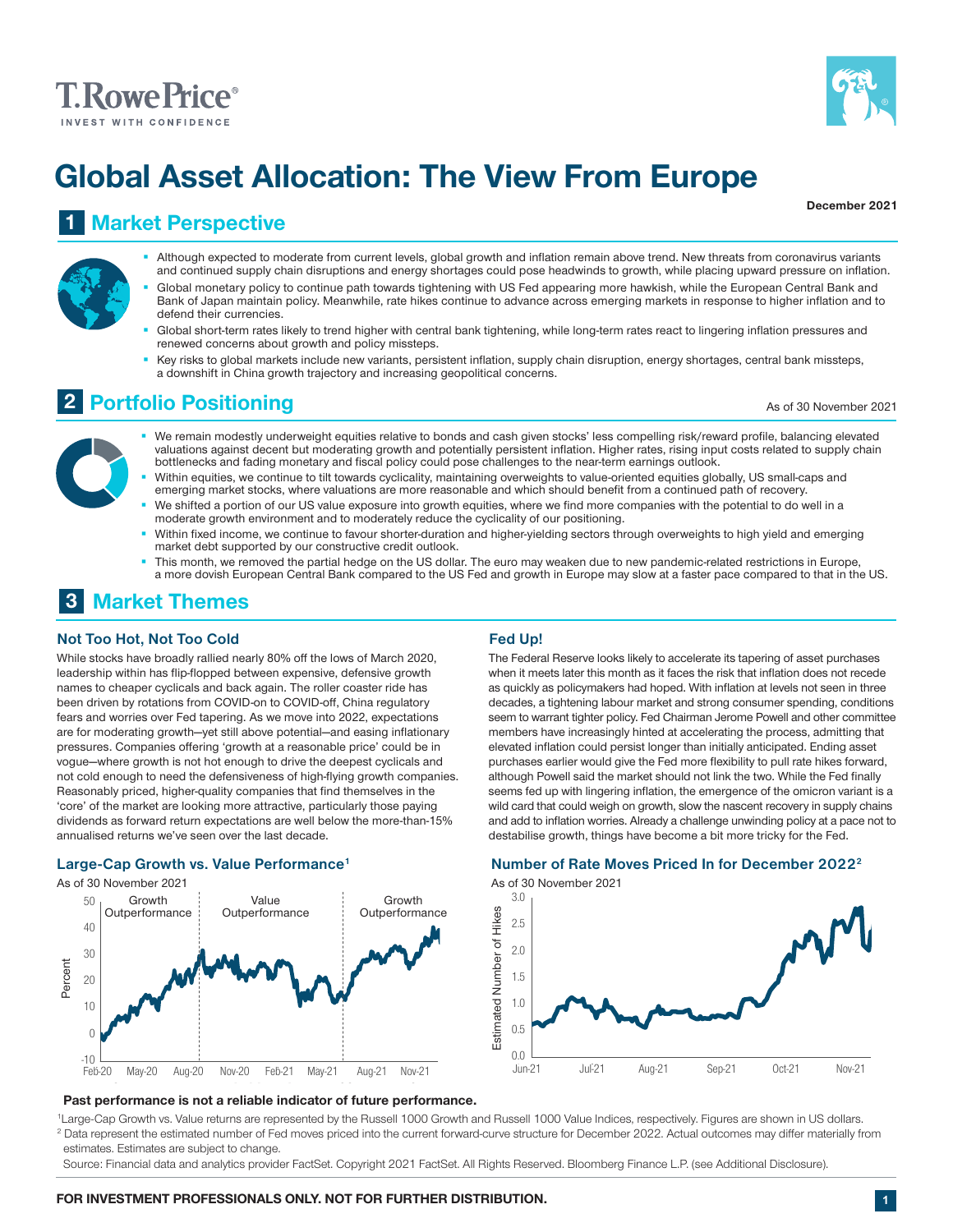

|                                 | <b>Positives</b>                                                                                  | <b>Negatives</b>                                                                                      |  |
|---------------------------------|---------------------------------------------------------------------------------------------------|-------------------------------------------------------------------------------------------------------|--|
| <b>Europe</b>                   | Higher exposure to more cyclically oriented sectors<br>that should benefit from economic recovery | • Elevated energy prices and supply chain issues<br>are weighing on economic growth                   |  |
|                                 | • Monetary policy remains accommodative                                                           | • Rapidly rising COVID-19 concerns                                                                    |  |
|                                 | • Fiscal stimulus likely to increase                                                              | • Limited long-term catalysts for growth                                                              |  |
|                                 | <b>Equity valuations remain attractive relative to</b><br>the US                                  | • Demand from China fading                                                                            |  |
| <b>United</b><br><b>Kingdom</b> | Bank of England (BoE) December rate hike likely<br>delayed due to omicron uncertainty             | • Omicron variant fear effect already seen in<br>weaker UK services demand                            |  |
|                                 | • Most economic indicators show expansion<br>despite supply chain problems                        | • Demand weakness from lower household<br>disposable income due to higher energy prices               |  |
|                                 | • Labour market appears resilient to end<br>of furlough                                           | • Steeper Phillips curve in the labour market means<br>BoE will need to hike faster                   |  |
|                                 | • Rapid booster campaign suggests greater<br>resilience to omicron variant                        | • Demand risks from a delayed, but likely large,<br>fiscal consolidation in two to three years remain |  |
| <b>United</b><br><b>States</b>  | Healthy consumer balance sheets and high<br>savings rate                                          | • Supply chain issues are weighing on<br>economic growth                                              |  |
|                                 | • Strong earnings growth                                                                          | • Significantly elevated inflation                                                                    |  |
|                                 | • Infrastructure spending likely to increase                                                      | • Elevated stock and bond valuations                                                                  |  |
|                                 |                                                                                                   | • Fed accommodation has peaked                                                                        |  |
|                                 |                                                                                                   | • Fiscal stimulus has peaked                                                                          |  |

 $\boldsymbol{\hat{b}}$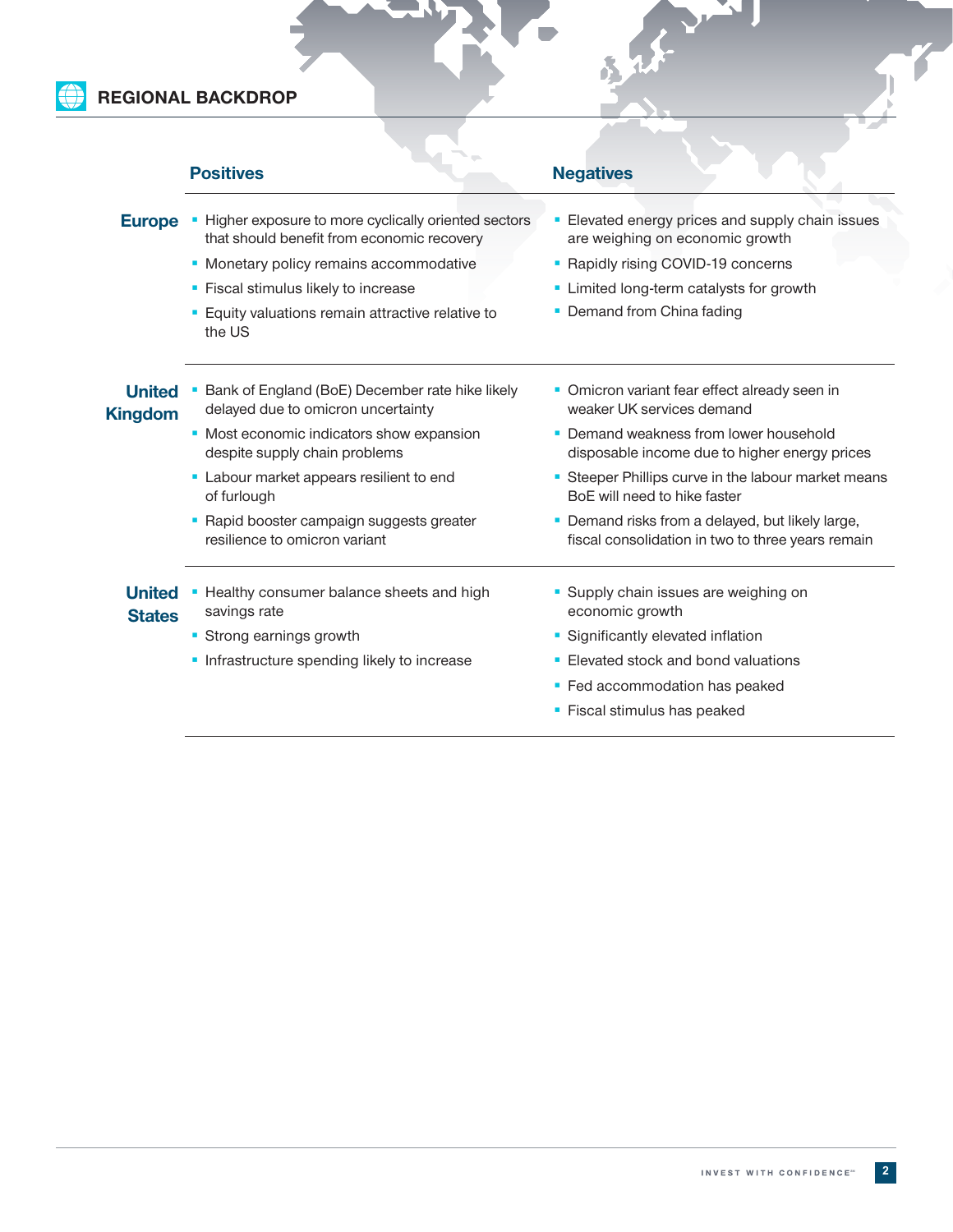|                                 | <b>Positives</b>                                                                                                                                                                                 | <b>Negatives</b>                                                                                                                                                                        |  |  |
|---------------------------------|--------------------------------------------------------------------------------------------------------------------------------------------------------------------------------------------------|-----------------------------------------------------------------------------------------------------------------------------------------------------------------------------------------|--|--|
| <b>Japan</b>                    | • Local stock markets continue to be attractive<br>due to favorable relative valuation, light<br>positioning and positive earnings trends<br>• Thanks to very low infection rates, the reopening | • Amidst the omicron uncertainty globally,<br>Japanese companies are the most exposed<br>due to their high sensitivities to global<br>economic momentum                                 |  |  |
|                                 | of the economy is broad-based. Consumption<br>and manufacturing leading indicators are at a<br>two-year high                                                                                     | • Funding pressures of the stimulus programme<br>could bring back the topic of tax increases<br>• The rise in break-even inflation suggests                                             |  |  |
|                                 | • Political risks are largely behind us. The upcoming<br>fiscal stimulus is a tailwind for next year                                                                                             | inflationary pressures are also building<br>in Japan                                                                                                                                    |  |  |
| <b>Asia Pacific</b><br>ex-Japan | Sentiment is gradually turning towards Chinese<br>stocks, with foreign flows being positive                                                                                                      | • China's heavyweight tech sector remains<br>under scrutiny with clouds around the future of<br>VIE, ADRs and dual listing                                                              |  |  |
|                                 | • Australian domestic consumption indicators point<br>towards a snap bounce back from lockdowns,<br>while the summer weather dampens risks from the<br>new variant                               | • Earning momentum in Australia is on a<br>downward trajectory with the risk that dividend<br>payouts got revised lower from this year's                                                |  |  |
|                                 | Inflationary pressures in China are far more<br>subdued than in the western world, giving<br>policymakers room to ease from here                                                                 | outsized figures<br>• Heightened political risks in China going<br>into 2022 will create uncertainties and low                                                                          |  |  |
|                                 | A relatively cheap Australian dollar could see a<br>rebound due to extreme speculative positioning,                                                                                              | incentives for local governments to step in<br>if needed                                                                                                                                |  |  |
|                                 | the repricing of yields and a normalisation of<br>commodity prices                                                                                                                               | • Australian inflation expectations are rising,<br>which may lead to another surprise twist in<br>The Reserve Bank of Australia's policy, with a<br>rate hike earlier than communicated |  |  |
| <b>Emerging</b>                 | Attractive equity valuations                                                                                                                                                                     | • New coronavirus variants remain a threat<br>• Heightened political and regulatory risk<br>• Accommodation from central banks is fading                                                |  |  |
|                                 | Markets • Exposure to cyclical areas of economy should<br>benefit from broad global recovery                                                                                                     |                                                                                                                                                                                         |  |  |
|                                 | • Chinese regulatory actions likely to<br>have peaked                                                                                                                                            |                                                                                                                                                                                         |  |  |
|                                 | • Vaccination rates are improving                                                                                                                                                                |                                                                                                                                                                                         |  |  |

**Past performance is not a reliable indicator of future performance.**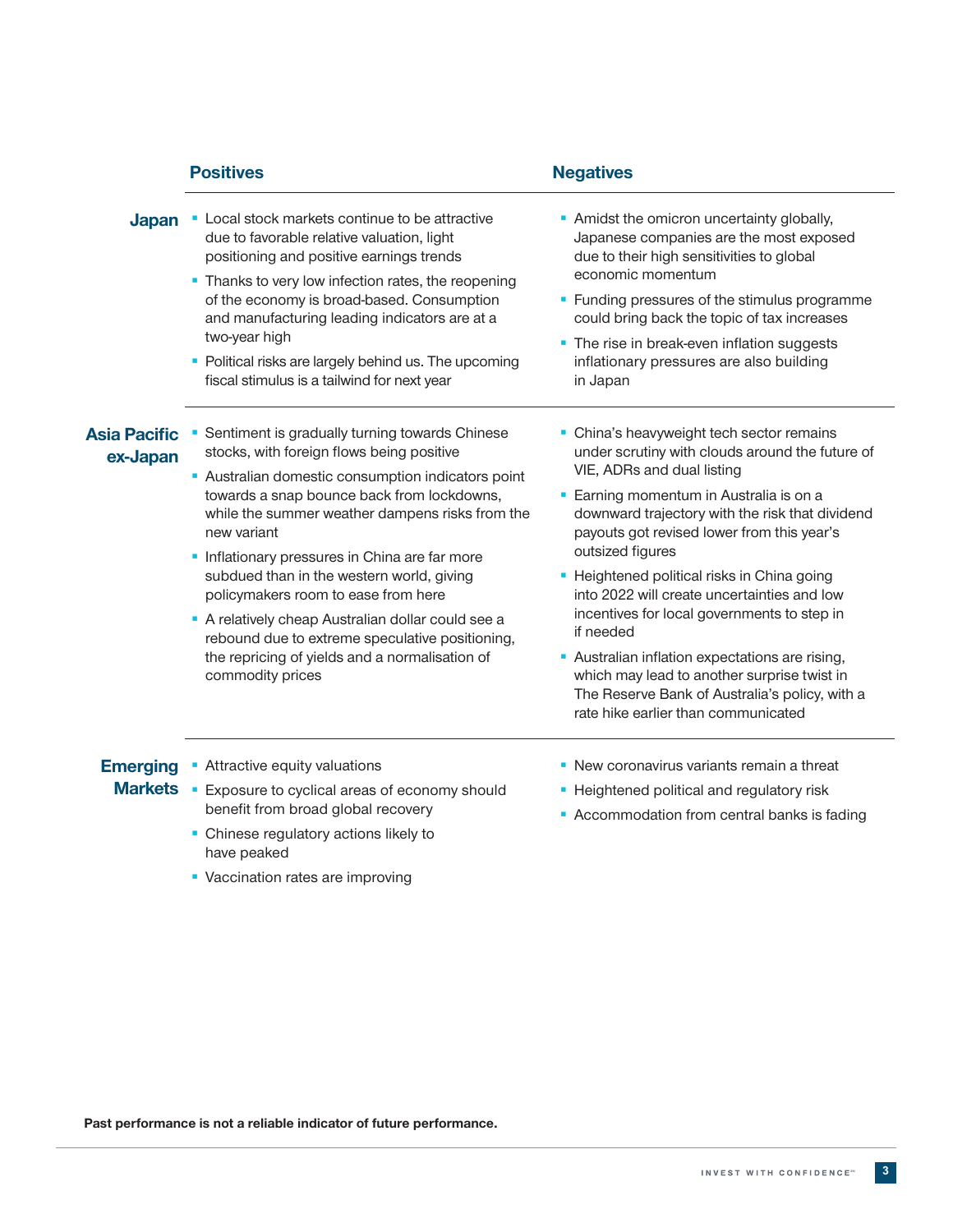# **EUROPEAN INVESTMENT COMMITTEE POSITIONING** As of 30 November 2021

| <b>Underweight</b> |                                                | Neutral                         |  |  | Overweight                                                                                                                                           | ▼ or ▲ Month-Over-Month Change                                                                                                                                                                    |  |
|--------------------|------------------------------------------------|---------------------------------|--|--|------------------------------------------------------------------------------------------------------------------------------------------------------|---------------------------------------------------------------------------------------------------------------------------------------------------------------------------------------------------|--|
| Change             |                                                |                                 |  |  | These views are informed by a subjective assessment of the relative attractiveness of<br>asset classes and subclasses over a 6- to 18-month horizon. |                                                                                                                                                                                                   |  |
| ASSET<br>CLASSES   | Equities                                       | П                               |  |  | more challenging economic environment ahead.                                                                                                         | Valuations are elevated, but earnings strength has buoyed equities thus far. Decelerating<br>economic growth, tightening central banks and renewed pandemic uncertainty may create a              |  |
|                    | <b>Fixed Income</b>                            |                                 |  |  | yield advantage should remain supportive, although limited upside to valuations.                                                                     | Yields biased higher on the back of elevated inflation as well as tightening global central bank<br>policies, supportive of short duration posture. Credit sector fundamentals remain favourable; |  |
|                    |                                                | Region                          |  |  |                                                                                                                                                      |                                                                                                                                                                                                   |  |
| EQUITIES           | <b>US</b>                                      | ⊔                               |  |  |                                                                                                                                                      | Elevated valuations reflecting a strong recovery, earnings strength and low interest rates.<br>Slowing growth, fading liquidity and the potential for higher interest rates could be headwinds.   |  |
|                    | Europe<br>ex-UK                                | ⊔                               |  |  | expectations provide near-term support.                                                                                                              | Potential for further lockdowns, elevated energy costs and low-rate environment remain<br>concerns. However, cyclical orientation, reasonable valuations and improving stimulus                   |  |
|                    | <b>UK</b>                                      |                                 |  |  |                                                                                                                                                      | Brexit adjustments probably exacerbate the effects of supply shortages and rise in energy prices.                                                                                                 |  |
|                    | Japan                                          |                                 |  |  | provide tailwinds, but new variant could pose a threat to domestic reopening.                                                                        | Attractive valuations, strong global trade outlook and improving corporate governance                                                                                                             |  |
|                    | Developed<br>Asia ex-Japan*                    |                                 |  |  | are supportive. Export and commodity-driven economies face challenges.                                                                               | Valuations attractive relative to the US. Chinese stimulus and successful containment of virus                                                                                                    |  |
|                    | Emerging<br>Markets (EM)                       |                                 |  |  | improve; however, virus uncertainty may delay progress.                                                                                              | Valuations are very attractive, and Chinese regulatory pressures may have peaked. Global<br>trade likely to improve as supply chain concerns ease and vaccination levels continue to              |  |
|                    |                                                | Style and Market Capitalisation |  |  |                                                                                                                                                      |                                                                                                                                                                                                   |  |
|                    | <b>Global Growth</b><br>vs. Value <sup>1</sup> | П                               |  |  | higher quality bias within value is warranted.                                                                                                       | Value's cyclical orientation should benefit from pent-up consumer demand, elevated savings<br>and economic strength supported by potential capex and infrastructure spending. However, a          |  |
|                    | Global Small-Cap<br>vs. Large-Cap1             |                                 |  |  | pressures could weigh on margins.                                                                                                                    | Small-caps should be supported by economic growth, attractive relative valuations,<br>infrastructure spending and strong earnings outlook. However, elevated input costs and wage                 |  |

### **Past performance is not a reliable indicator of future performance.**

\*Includes Australia.

1 For pairwise decisions in style and market capitalisation, positioning within boxes represents positioning in the first-mentioned asset class relative to the second asset class.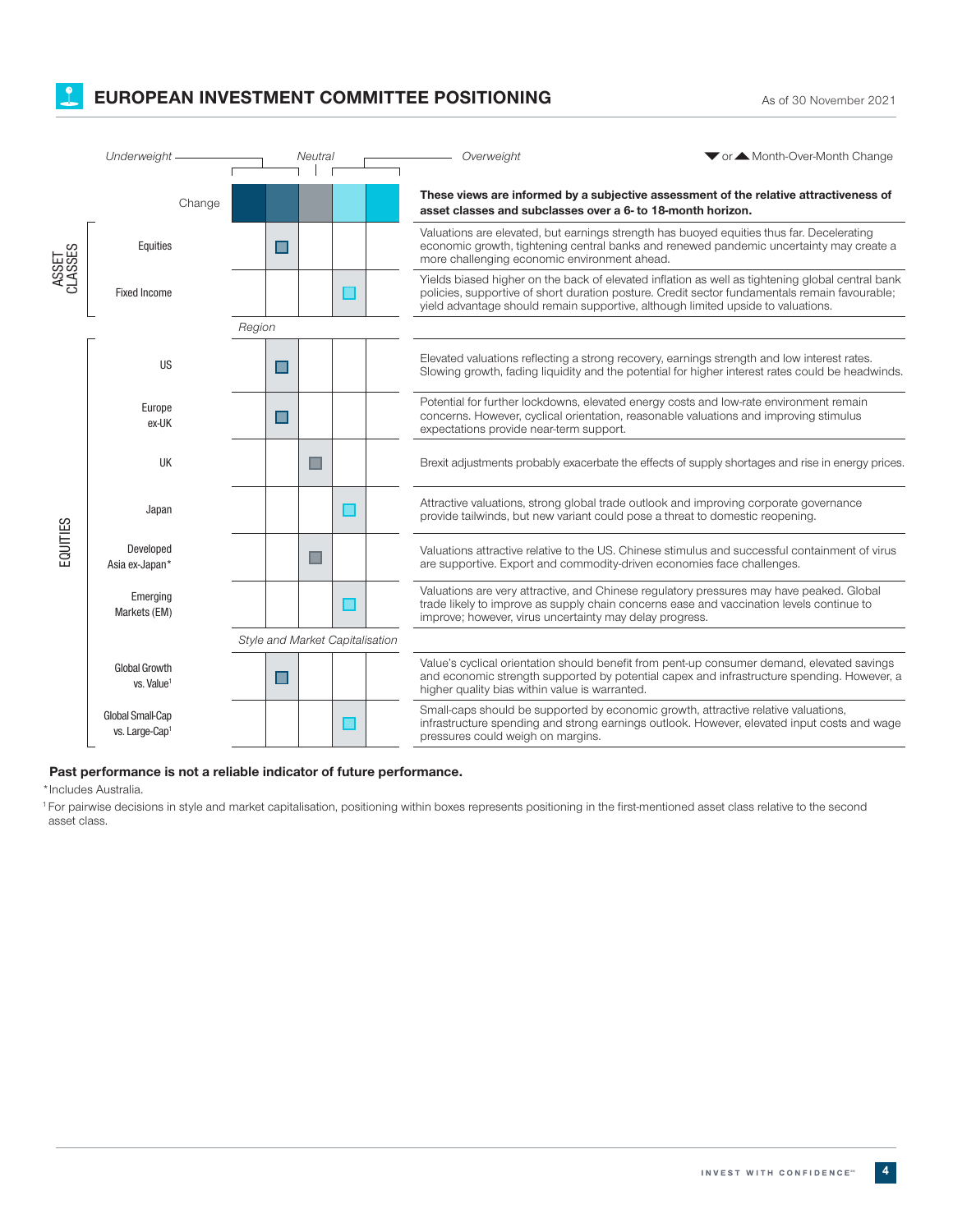# **EUROPEAN INVESTMENT COMMITTEE POSITIONING**



**Past performance is not a reliable indicator of future performance.**



# **EUROPEAN INVESTMENT COMMITTEE**



**Quentin Fitzsimmons** *Senior Portfolio Manager, Fixed Income Division*



**Ken Orchard** *Senior Portfolio Manager, Fixed Income Division*



**Mitchell Todd** *Portfolio Manager, Equity Division*





**David Stanley** *Portfolio Manager, European Corporate Bonds*

*Portfolio Manager, Emerging Markets Local Currency Bonds*

**Michael Walsh** *Solutions Strategist, EMEA*

**Andrew Keirle**



**Yoram Lustig** *Head of Multi‑Asset Solutions, EMEA*



**Toby Thompson** *Portfolio Manager, Multi‑Asset Division*



**Tomasz Wieladek** *International Economist*

The specific securities identified and described are for informational purposes only and do not represent recommendations.